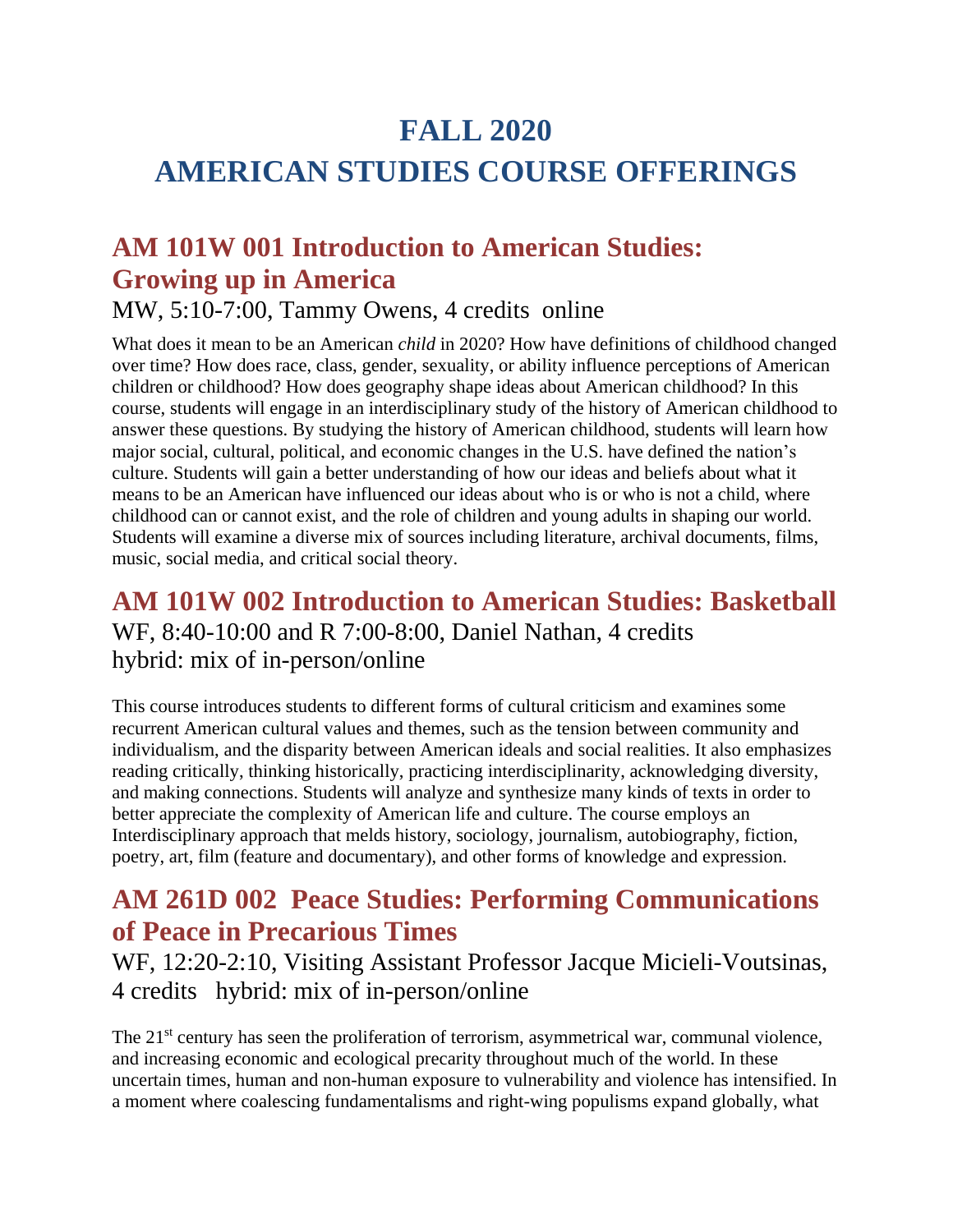does it mean to be a 'chisel of peace'? What does it mean, in other words, to resist mechanisms of violence without reproducing their terms, at home or abroad? What are the institutions, ethical codes, and moral principals of non-violent resistance? And when is violence justified?

Offering a survey of the relatively young, interdisciplinary field of Peace Studies, this course answers these and other important questions for our times. Throughout this course, emphasis is placed on critical reading and careful analysis of the ideological representations and material manifestations of peace, justice, reconciliation, and sustainability as relevant modes of contemporary, non-violent political resistance. As global citizens exposed to and implicated in the suffering of others, it is imperative that we ground our theoretical explorations in peace and non-violence within intersectional analyses of identity, power, and oppression. Such intersectional perspectives highlight the importance of geography, positionality, and privilege as mechanisms of control and domination, at multiple scales. To this end, issues of militarism, racial, gender, and sexual violence, ecological degradation, terrorism, neoliberalism, and neocolonialism will be discussed, alongside modes of resistance: conscientious objection; boycott, divestments, and sanctions; civil disobedience; reconciliation, amongst others. Contemporary examples of non-violent social activism will also be included to illustrate theoretical and applied concepts from course texts and lectures; possible case studies include, but are not exclusive to: the Black Civil Rights Movement; Ploughshares/Catholic Worker Movement; Vietnam; Occupy Wall Street; Boycott Divestment and Sanctions; Black Lives Matter; NoDAPL; the Women's March; Sanctuary Cities; and the role of non-violent resistance under occupation. Please note that we will be discussing potentially triggering topics in this class; therefore, please take your time to read through the syllabus and determine if you are comfortable discussing these matters.

**Note(s):** May be repeated for credit with focus on a different theme.

## **AM 264 001 Themes in American Culture: African American Experience**

#### TR, 2:50-4:10, Tammy Owens, 3 credits online

An investigation of the role African Americans have played in the history of the nation, including African-American contributions to, and exclusions from, various aspects of a "democratic" American society. Students will examine the critical issues and periods relevant to the African-American struggle toward freedom and equality. Topics include slavery, emancipation, and Reconstruction; the woman's era; the age of Jim Crow and the new Negro; the civil rights movement; and the post-reform period. Primary and secondary sources include narratives, documents, photographs, and films.

**Note(s):** (Designated a Cultural Diversity course; fulfills social sciences requirement.)

### **AM 265 001 Post-Apocalyptic Film and Literature** WF, 10:30-12:20, Beck Krefting, 4 credits in-person

Fear of nuclear warfare in the mid-twentieth century led to a surge in family home bomb shelters and elaborate underground fortresses intended for high-profile public officials and authorities. A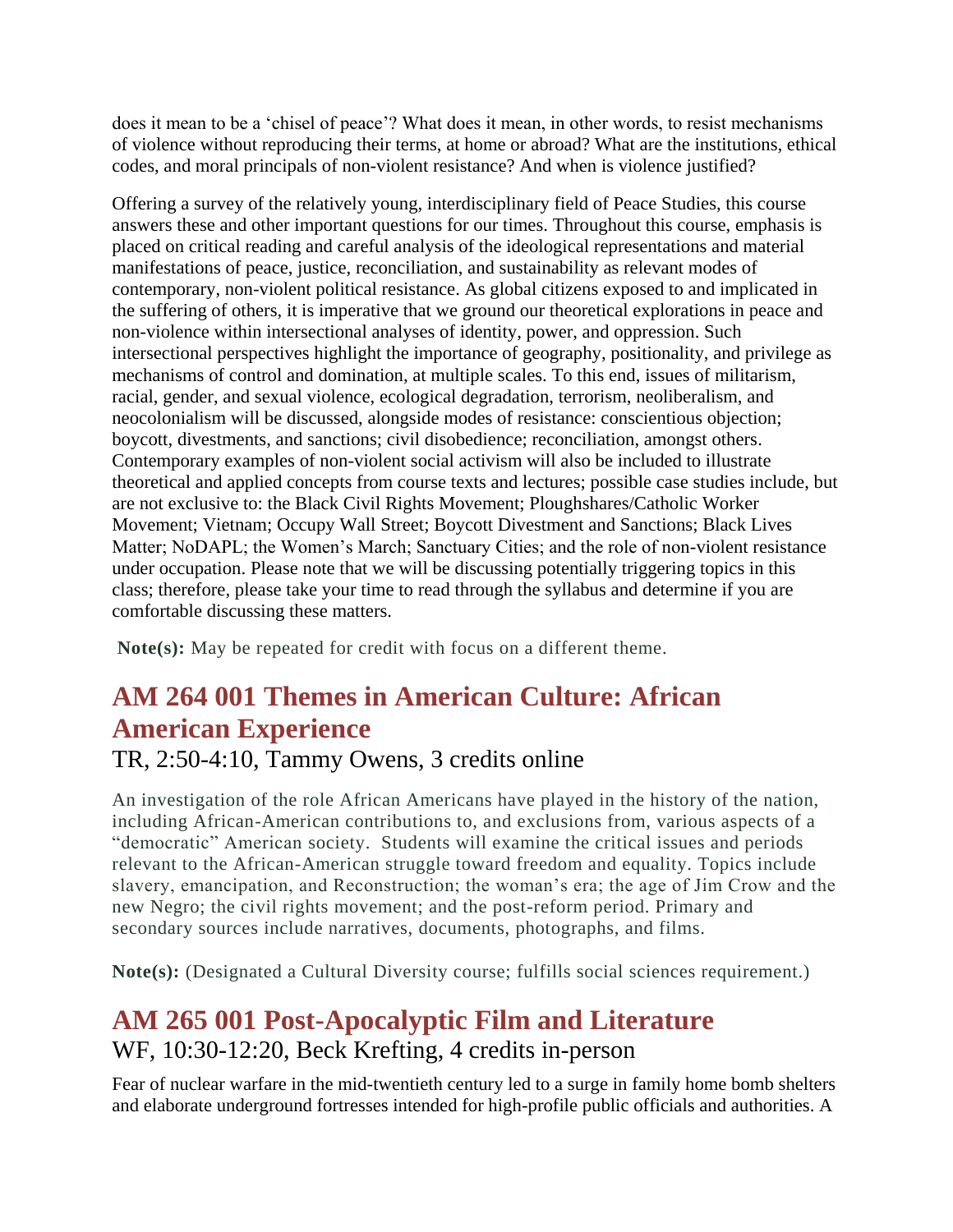computer glitch that threatened to bring an end to the electronic age, spurred the Y2K problem, prompting people to hoard water and provisions on the millennium's cusp. Religious groups continue to forecast an apocalypse and the Mayan calendar predicted December 21, 2012 as that "end date." The DIY and self-subsistence movements reflect a desire to broaden our skill sets as much as they reflect a desire for readiness in the face of imminent disaster. Threats of an apocalypse shape human behavior, practices and identity. How these are imagined and what happens in the aftermath can tell us about who we are, how we will behave in crisis, what we are afraid of and who matters.

How do dystopic stories differ from post-apocalyptic tales; what are distinguishing characteristics of the latter genre? What happens to the treatment of minorities—racial, sexual, differently abled and gender—in a post-apocalyptic era as imagined by authors and filmmakers? More importantly, what does this say about our current attitudes toward minorities? How do stories of the apocalypse and the aftermath reflect the fears and concerns of the American public in a particular moment in time? What happens to American identity in a post-apocalyptic world? In this class we will explore these questions and many more by examining a cross-section of post-apocalyptic film and literature produced throughout the past century. From graphic novels like *'Y' the Last Man* to novels like *Parable of the Sower* and *I am Legend* to films and television series like *The Walking Dead* and *Snowpiercer*, this course will investigate print and visual popular culture that imagines life in a post-apocalyptic world. Over the semester, we will learn methods for analyzing popular culture, explore approaches to and ongoing debates in popular culture studies, and become conversant with literary and film theories, applying them to print and visual post-apocalyptic texts.

## **AM 351C 001 American Horror Fiction**

#### W, 6:10-8:55, Aaron Pedinotti, 3 credits on-line

This course explores the subgenres and modalities of American horror fiction in multiple media, including print, film, television, videogames, graphic novels and virtual reality. Its goals are four in number: 1) to introduce students to the formal characteristics of various horror subgenres, including American Gothic, ghost stories, pulp horror, weird fiction, sci-fi horror, body horror, post-apocalyptic horror, slasher films, splatterpunk, and the horror of the anthropocene; 2) to investigate the ways in which the texts of horror are refracted and inflected by the specific mediums in which they are presented; 3) to explore theoretical takes on how the classic aesthetic motifs of horror fiction—including the terror/ horror schism, Gothic sublimity, and cosmic pessimism—are refracted through specifically American texts and contexts; and 4) to relate the genres and texts that are studied in the course to major issues in American history and society, including racial and gendered oppression, economic exploitation, settler colonialism, genocide, imperialism, militarism and other forms of social violence. Specific authors studied in the course will include Nathaniel Hawthorne, Edgar Allen Poe, H.P. Lovecraft, Clark Ashton Smith, Shirley Jackson, Richard Matheson, Stephen King, Kathe Koje, Octavia Butler, Scott Snyder and Jeff VanderMeer. (Some of the works by latter authors will be full novels, but several will be short